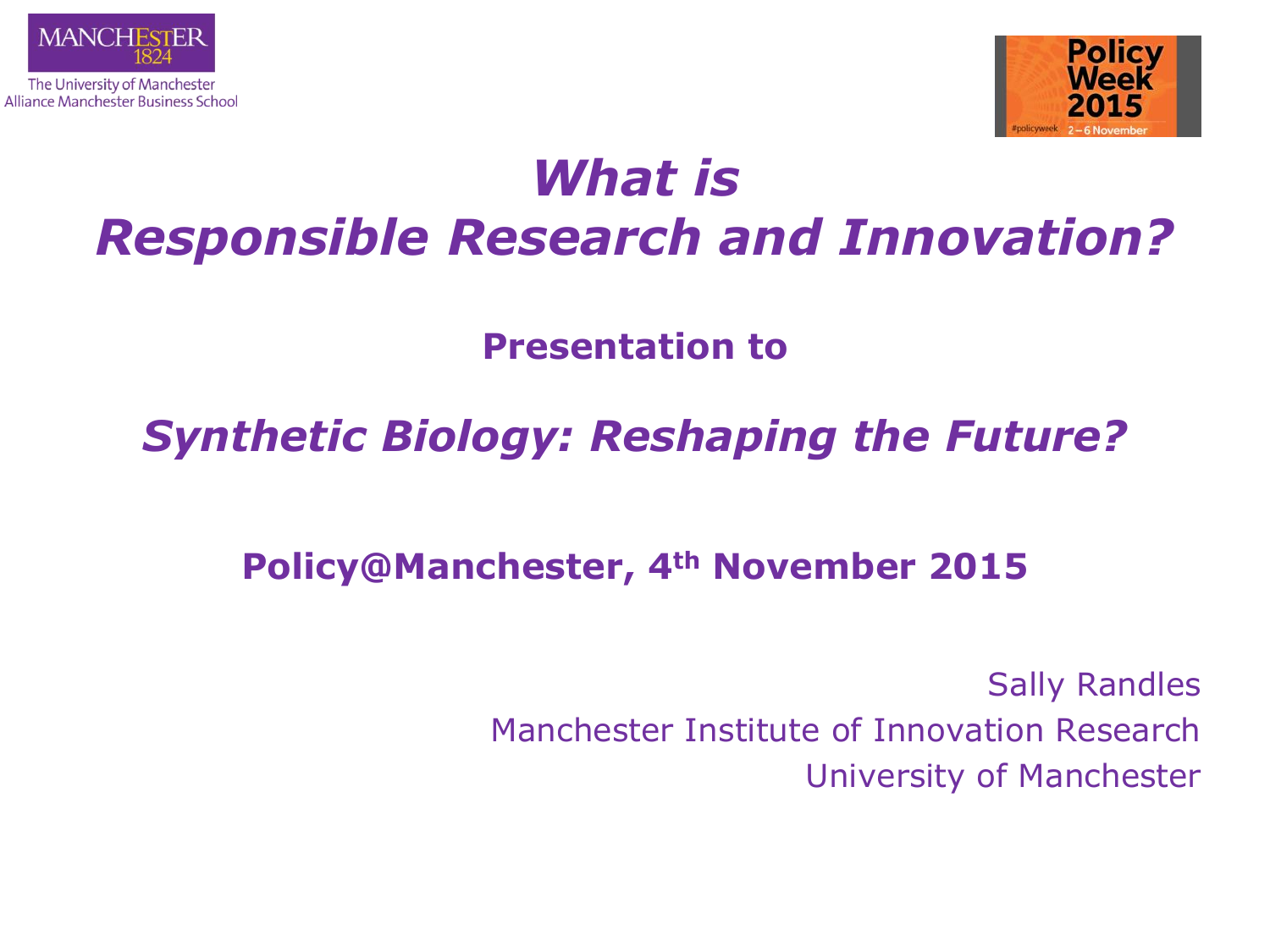

# **Responsible Research and Innovation**

### What is Responsible Research and Innovation?

#### \* Not a stabilised concept

We can think of **3 ways of understanding notions of responsibility in research and innovation**:

> 1) From the Science with/for Society (SWAFS) Unit of the **European Commission**, which is being 'mainstreamed' into the Science and Innovation Horizon 2020 programme (3 pillars,

> > ….. Excellent Science

…… Industrial Leadership

……. Societal Challenges

2) From a **bibliometric analysis of the academic and policy literature**

3) From '*De-facto* **responsible innovation**' How actors already (and through a long history) embed normative understandings of responsibiity in research and innovation in a wide variety of ways.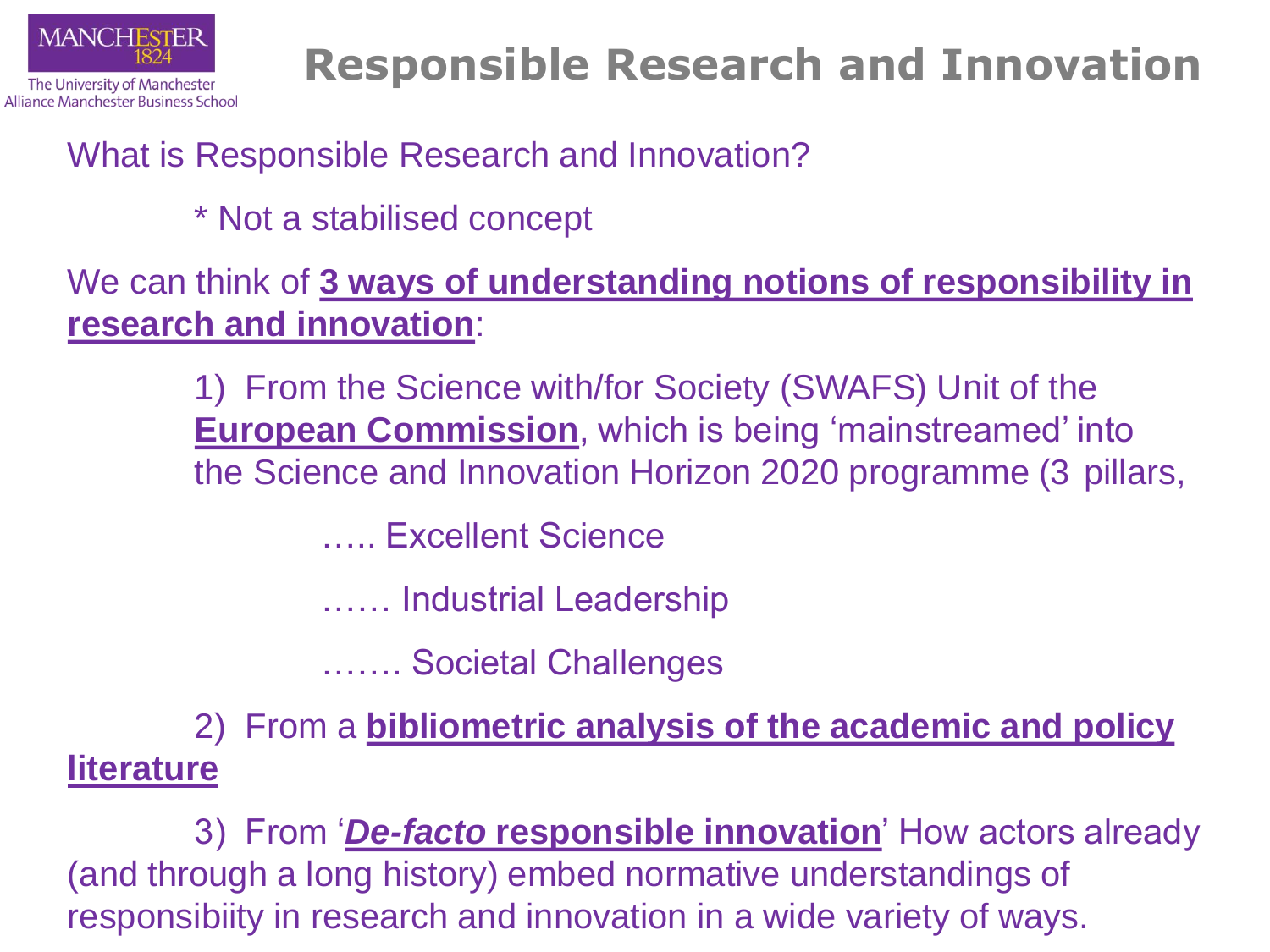

# **Responsible Research and Innovation**

#### 1) From the Science with/for Society (SWAFS) Unit of the **European Commission**

#### **The 'Rome' Declaration (2014)**

https://ec.europa.eu/research/swafs/pdf/rome\_declaration\_RRI\_final\_21\_Novemb er.pdf

"Decisions in research and innovation must consider the principles on which the European Union is founded, i.e. the respect of human dignity, freedom, democracy, equality, the rule of law and the respect of human rights, including the rights of persons belonging to minorities."

"It ensures that research and innovation deliver on the promise of smart, inclusive and sustainable solutions to our societal challenges; it engages new perspectives, new innovators and new talent from across our diverse European society, allowing to identify solutions which would otherwise go unnoticed; it builds trust between citizens, and public and private institutions in supporting research and innovation; and it reassures society about embracing innovative products and services; it assesses the risks and the way these risks should be managed.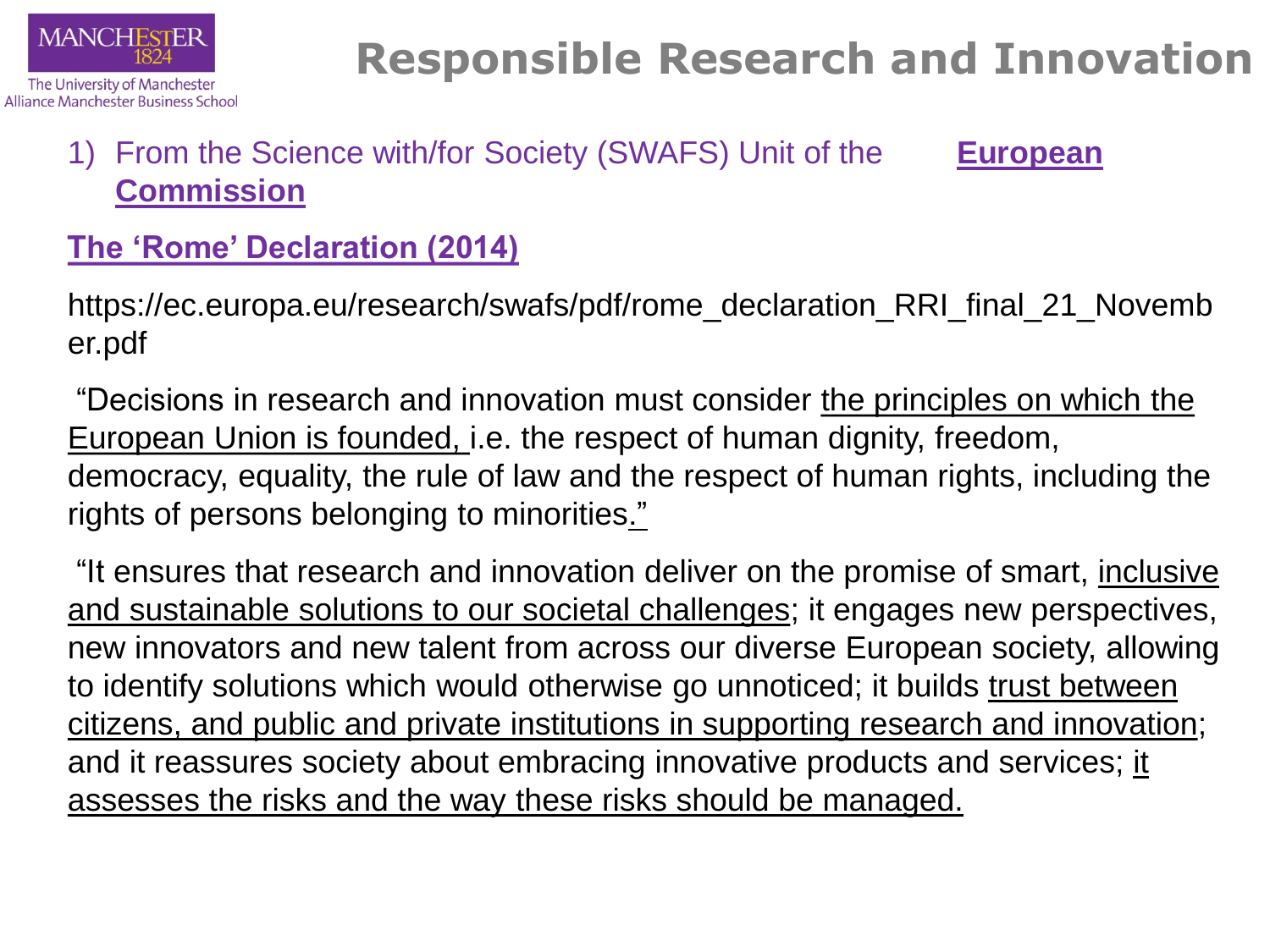

- 5 keys (Rome Declaration)
	- **research excellence,**
	- **gender,**
	- *<u>>open innovation,</u>*
	- **ethics,**
	- **(participatory) governance,**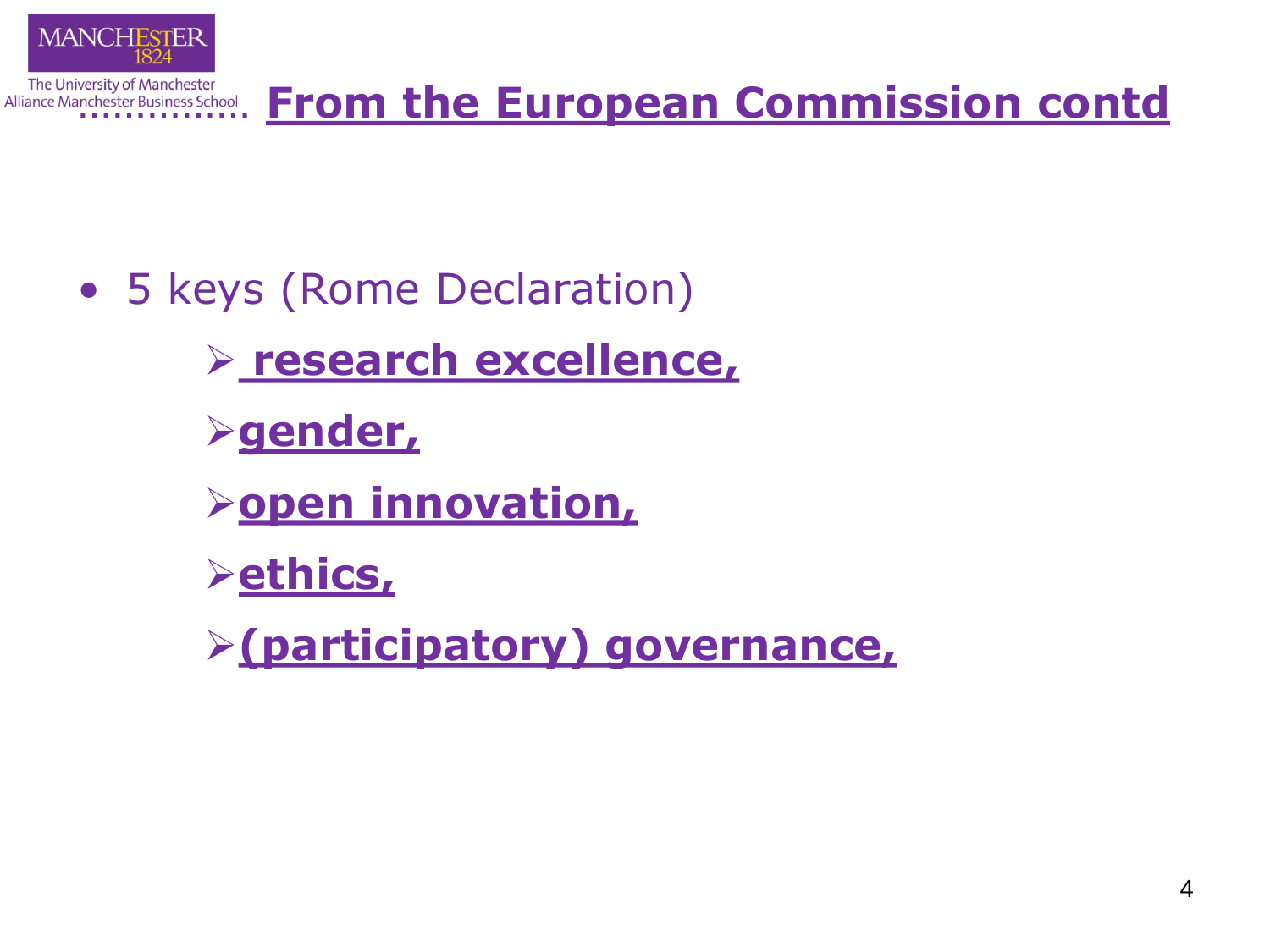

# **Responsible Research and Innovation**

## 2) **From the literature ( Tancoigne, Randles & Joly forthcoming)**

Bibliometric analysis of key words 'Responsible Research and Innovation, RRI (strict interpretation) and wider terms 'responsible innovation/responsible conduct of research/responsible development of technologies etc.

- a) Analysis of academic literature
- b) Analysis of google scholar (picks up policy and 'grey' literature)

## **Finds:**

- **1) Small group of Science and Technology Studies (STS) scholars dominate, and link with European Commission projects.**
- **2) Very recent (upswing in literature since 2011)**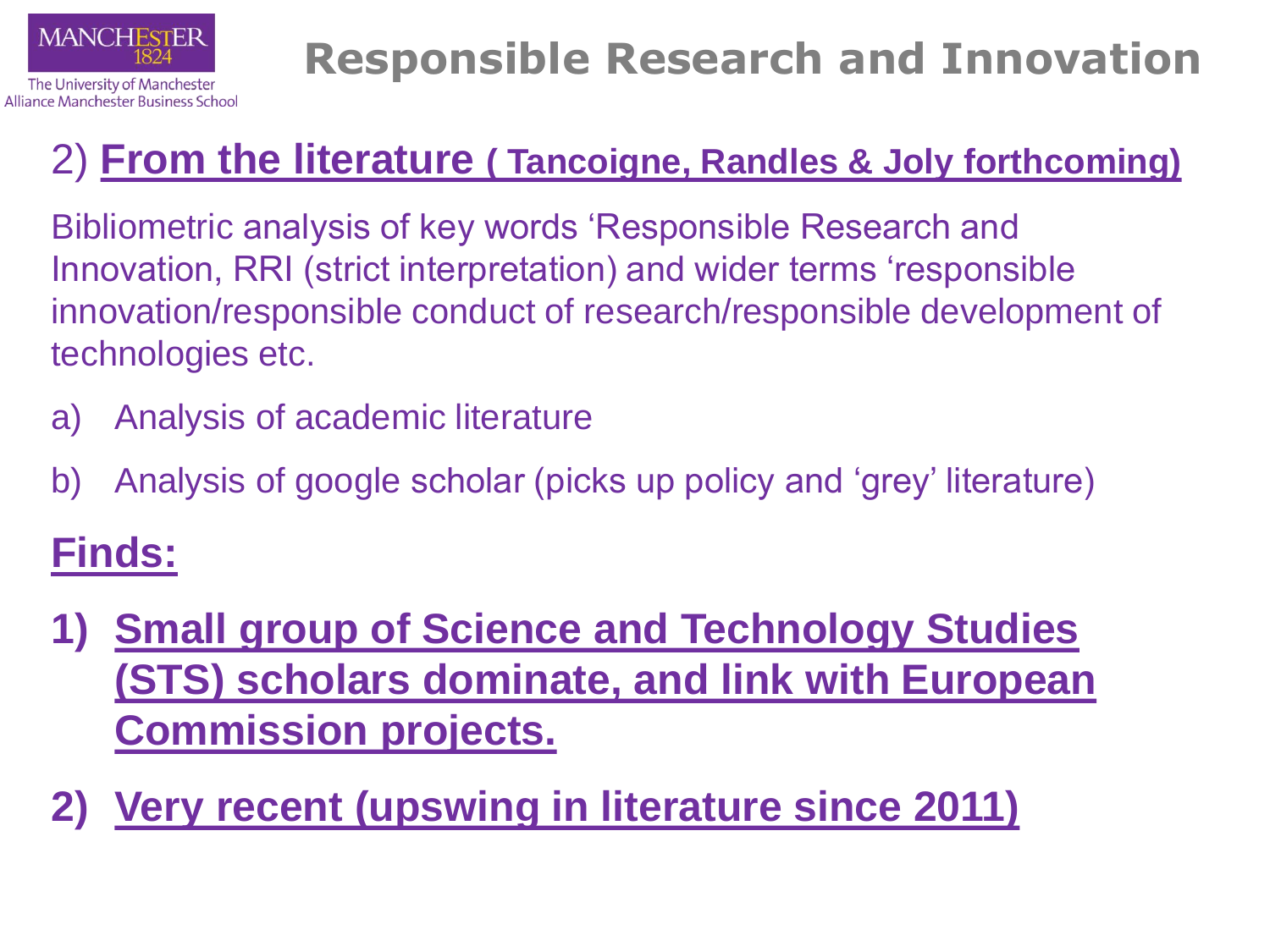

The University of Manchester Alliance Manchester Business School

## **From the literature contd….. Finds…**

## **3) Surprising level of convergence around 3 themes:**

- Governance : Participatory, inclusive of all actors, in particular civil society
- Goals : Oriented to societal challenges
- Meaning/difference : Future/Anticipative approach & analysis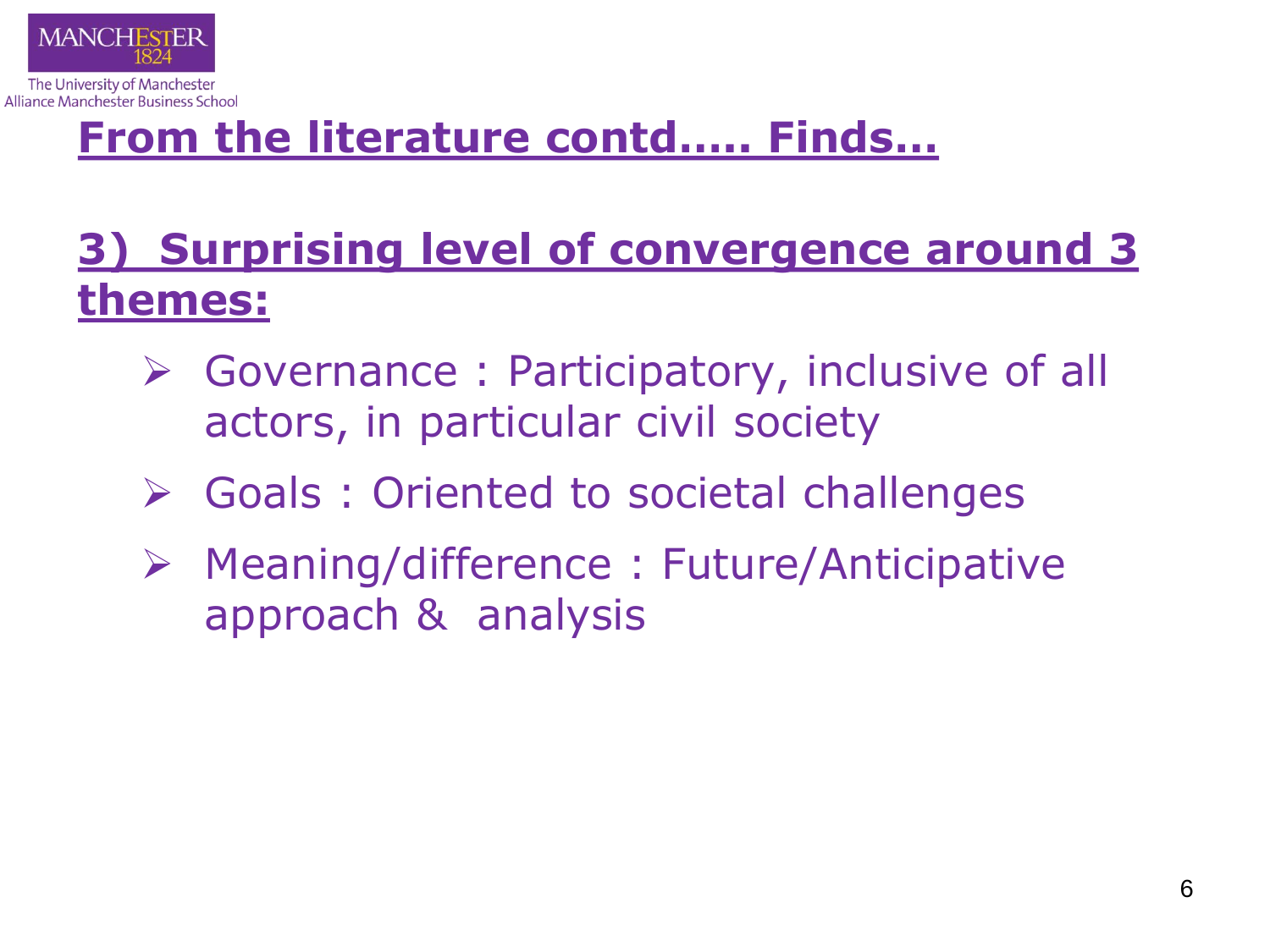

## *De-facto* Responsible Innovation (Randles & Laredo Eds forthcoming).

- How actors ( have historically) according to different *'Normative orientations'* 
	- Normative combines two meanings : a) Values and evaluations of 'good' and b) 'Normalised'
	- embedded understandings of responsibility in research and innovation, into practices, processes, and institutions.
	- *6 Normative 'Narratives' of De-facto Responsible Innovation*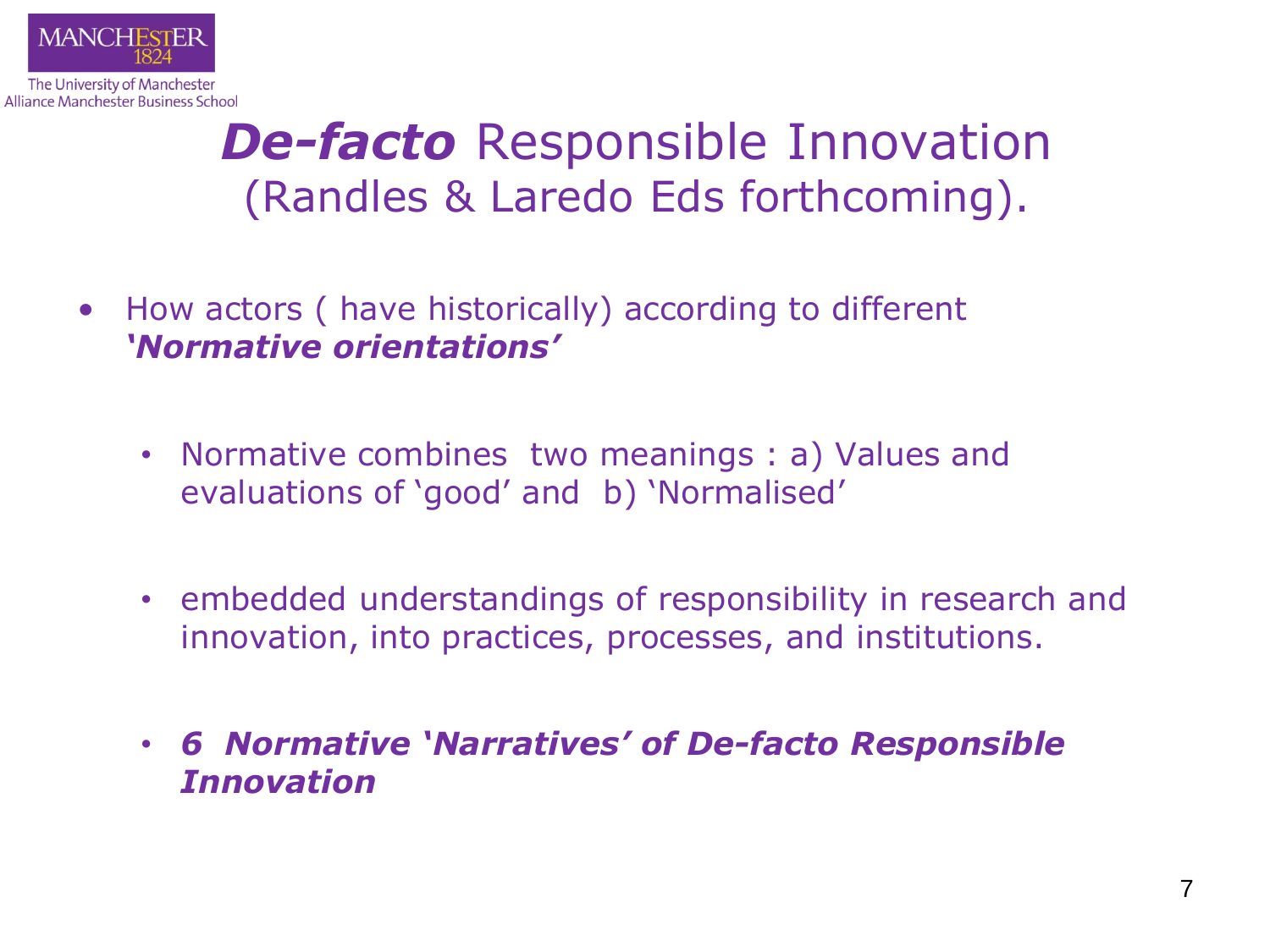

## *6 Normative 'Narratives' of De-facto Responsible Innovation*

- *A. Republic of Science*,
- *B. Technological progress carries risk as well as benefits'*
- *C. Participation Society*
- *D. Citizen- Firm*
- *E. Moral Globalisation*
- *F Science with/for society*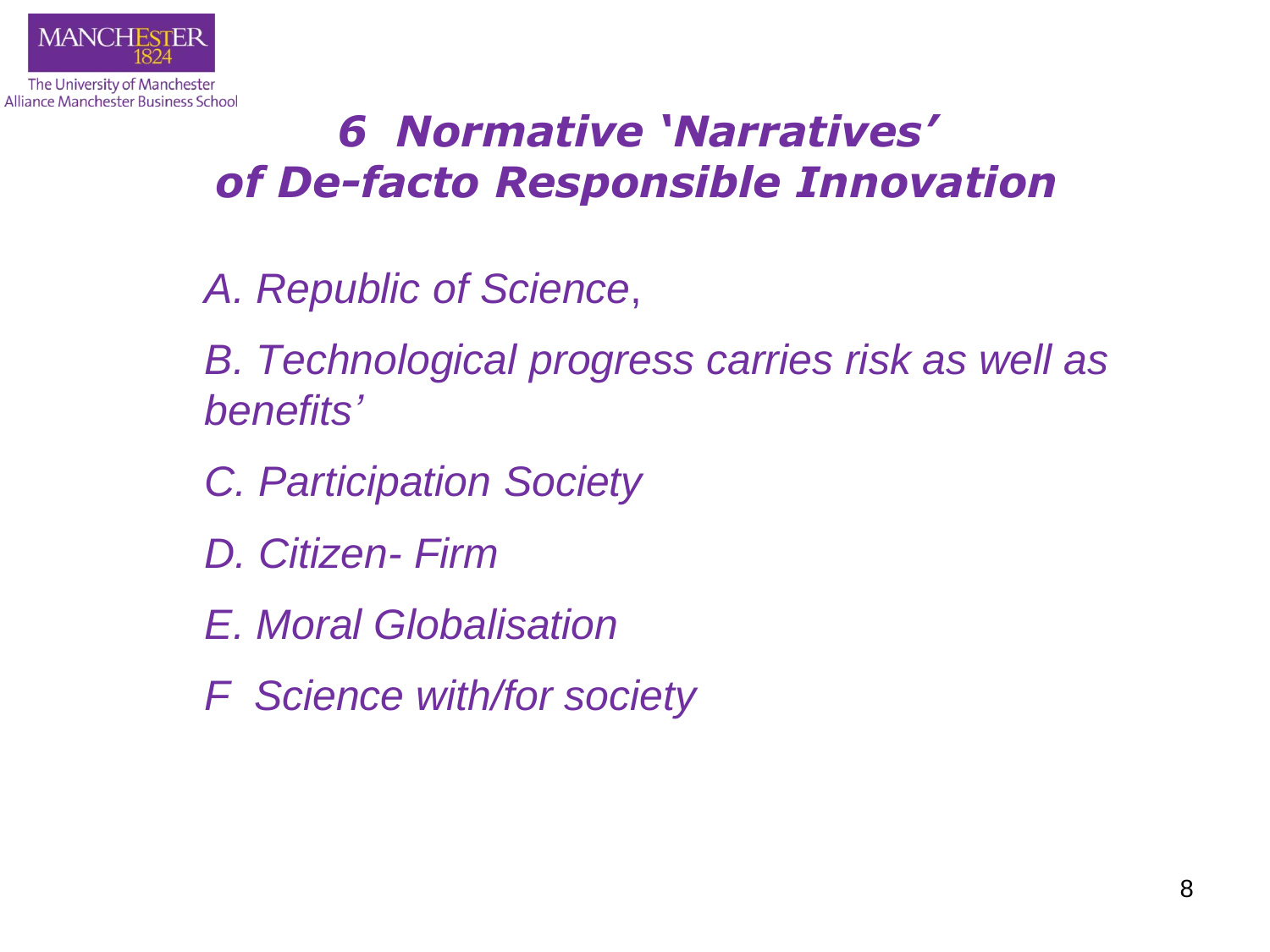| <b>Alliar</b> | Lesson       | <b>Responsibilisation &amp; Deep Institutionalisation</b>                                                                                                                                         | egFracking             |
|---------------|--------------|---------------------------------------------------------------------------------------------------------------------------------------------------------------------------------------------------|------------------------|
|               | Lesson 2     | <b>Transformative interaction:</b> inclusive open and transparent                                                                                                                                 | Eg Danish              |
|               | Lesson 3     | <b>Intermediation and moderation:</b> trusted & perceived neutral intermediation                                                                                                                  | Eg NL                  |
|               | Lesson 4     | Anticipation: building future-oriented learning.                                                                                                                                                  | Eq<br>Professions      |
|               | Lesson 5     | <b>Knowledge:</b> robust, transparent, inclusive, and contextualised                                                                                                                              | Eg Fracking            |
|               | Lesson 6     | <b>Timing:</b> sufficient time and managing tensions of different temporal horizons                                                                                                               | Eg Synbio<br><b>TA</b> |
|               | Lesson 7     | <b>Multi-level governance:</b> taking account of multiple levels of governance; seeking<br>top-down & bottom-up synergies                                                                         | Eq UK<br>Synbio        |
|               | Lesson 8     | <b>Alignment:</b> aligning and synchronising the normative goals, objectives and<br>procedures of different instruments and measures                                                              | Eg PGS                 |
|               | Lesson 9     | <b>Boundary objects:</b> instruments as boundary objects and of actors as boundary-<br>crossing agents.                                                                                           | Eg Nano-tox            |
|               | Lesson<br>10 | <b>Institutional Change:</b> institutionalisation/de-institutionalisation processes,<br>organisational re-design, new institutional logic and cultural change                                     | Eg ASU                 |
|               | Lesson<br>11 | <b>Capabilities:</b> building of capabilities of individuals, groups, and organisations<br>enabling them to fully participate in responsible research and innovation<br>transformation processes. | Eq<br><b>NL(RATA)</b>  |
|               | Lesson<br>12 | <b>Capacities:</b> systemic building of resources at a societal level to enable responsible<br>research and innovation to become part of a broader cultural shift                                 | Eg PGS                 |
|               | Lesson<br>13 | Institutional leadership and entrepreneurship: leaders and change agents, to a<br>broader culture of institutional entrepreneurialism towards a range of societal values                          | Eq ASU                 |
|               |              |                                                                                                                                                                                                   | ৺                      |